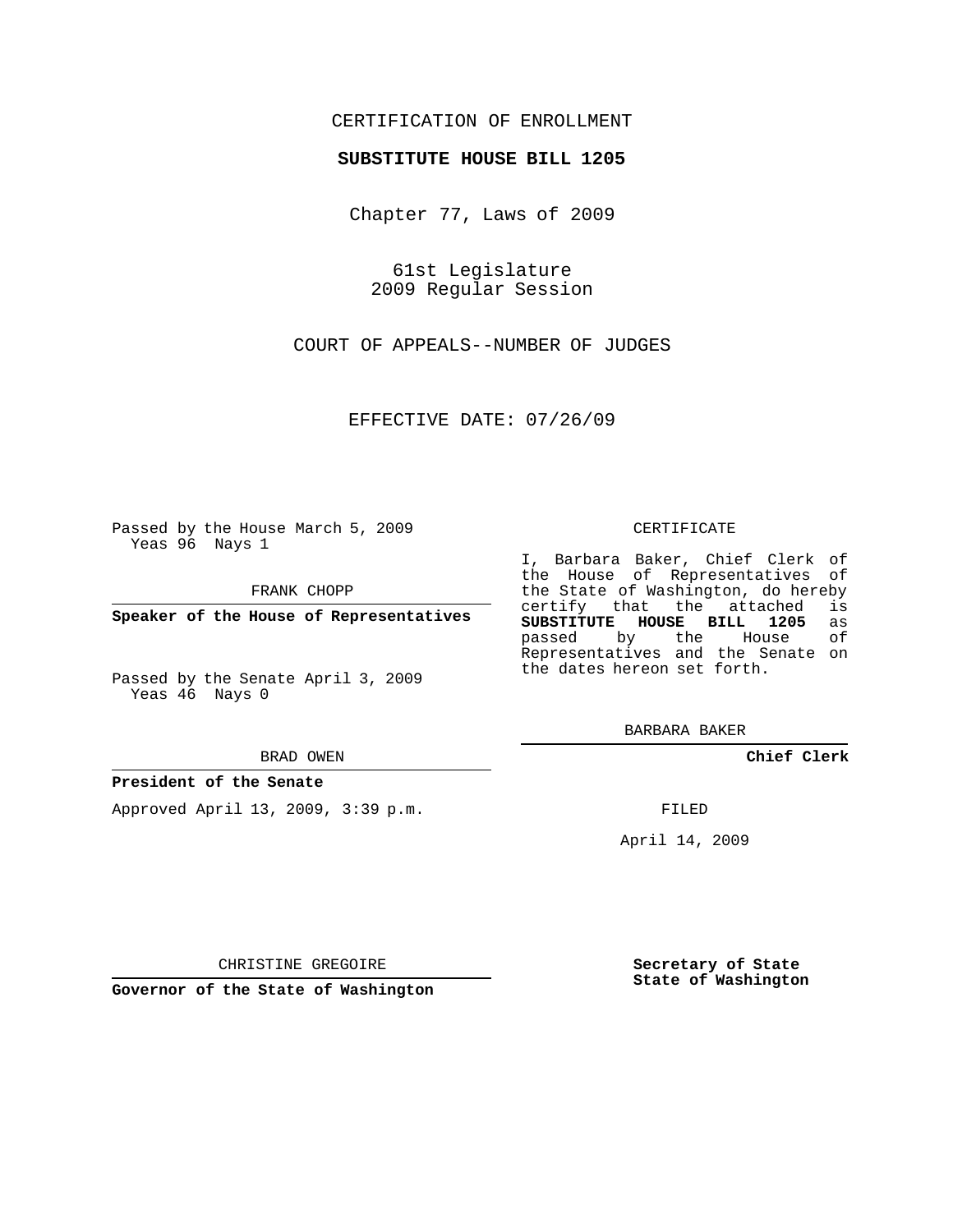# **SUBSTITUTE HOUSE BILL 1205** \_\_\_\_\_\_\_\_\_\_\_\_\_\_\_\_\_\_\_\_\_\_\_\_\_\_\_\_\_\_\_\_\_\_\_\_\_\_\_\_\_\_\_\_\_

\_\_\_\_\_\_\_\_\_\_\_\_\_\_\_\_\_\_\_\_\_\_\_\_\_\_\_\_\_\_\_\_\_\_\_\_\_\_\_\_\_\_\_\_\_

Passed Legislature - 2009 Regular Session

# **State of Washington 61st Legislature 2009 Regular Session**

**By** House Ways & Means (originally sponsored by Representatives Van De Wege, Rolfes, Haigh, and Williams; by request of Board For Judicial Administration)

READ FIRST TIME 03/02/09.

1 AN ACT Relating to changing the number of court of appeals judges; 2 and amending RCW 2.06.020; and adding a new section to chapter 2.06 3 RCW.

4 BE IT ENACTED BY THE LEGISLATURE OF THE STATE OF WASHINGTON:

 5 **Sec. 1.** RCW 2.06.020 and 1999 c 75 s 1 are each amended to read as 6 follows:

 7 The court shall have three divisions, one of which shall be 8 headquartered in Seattle, one of which shall be headquartered in 9 Spokane, and one of which shall be headquartered in Tacoma:

10 (1) The first division shall have twelve judges from three 11 districts, as follows:

12 (a) District 1 shall consist of King county and shall have eight 13 judges;

14 (b) District 2 shall consist of Snohomish county and shall have two 15 judges; and

16 (c) District 3 shall consist of Island, San Juan, Skagit, and 17 Whatcom counties and shall have two judges.

18 (2) The second division shall have ((<del>seven</del>)) eight judges from the 19 following districts: